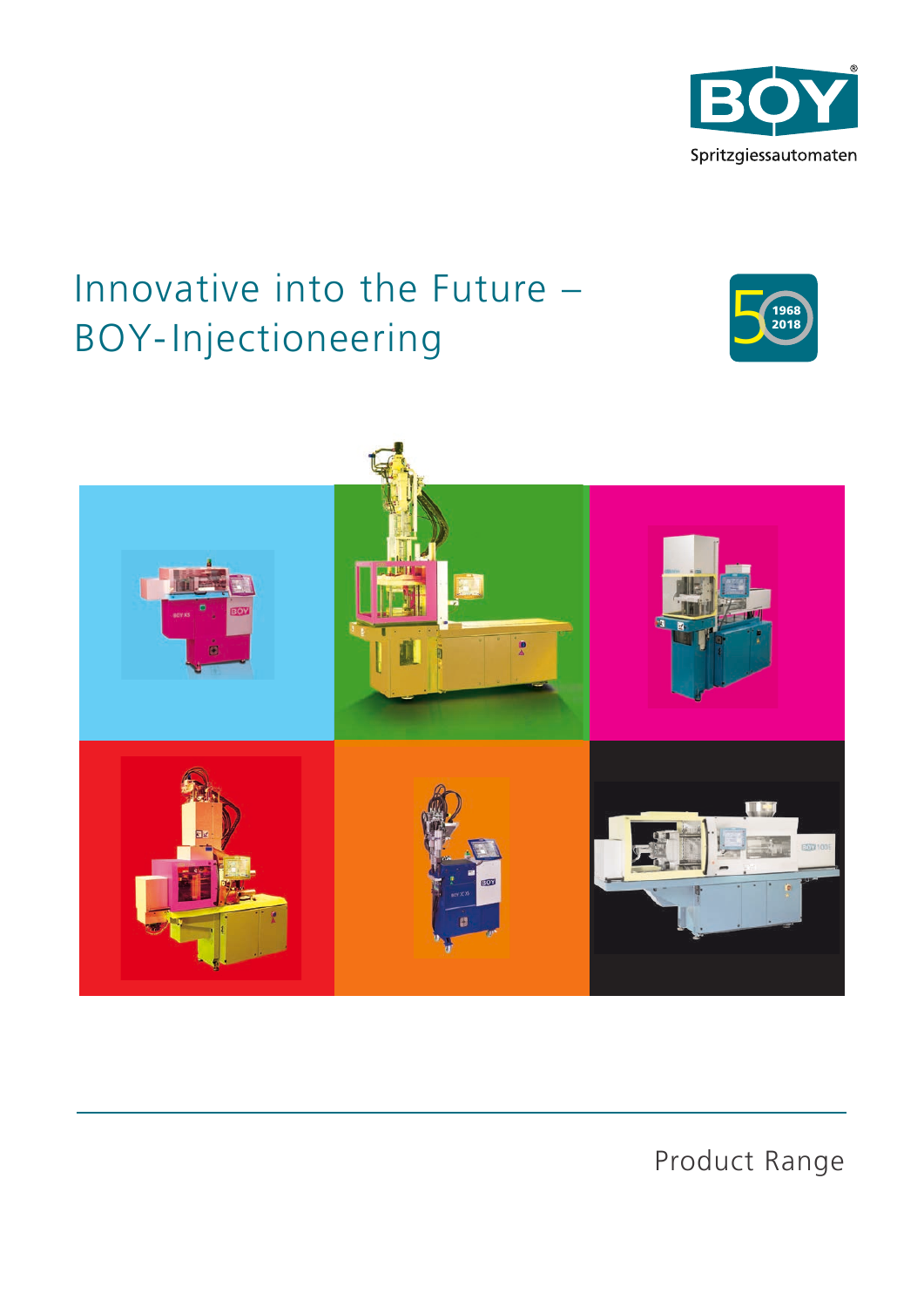## Product Range BOY injection moulding machines

| Your advantages:                                                                                         | <b>Machine type/</b><br><b>Clamping force</b> | <b>Clearance</b><br>between tie bars | max. shot<br>weight (PS) |
|----------------------------------------------------------------------------------------------------------|-----------------------------------------------|--------------------------------------|--------------------------|
| • Maximum flexibility<br>Small installation<br>surface                                                   | <b>BOY XXS</b><br>63 kN                       | 160 mm /<br>205 mm diagonal          | 13.9q                    |
| Optimum production<br>conditions<br>• Large clamping<br>dimensions<br>• Flexible application of<br>mould | <b>BOY XS</b><br>100 kN                       | 160 mm /<br>205 mm diagonal          | 13.9 g                   |
|                                                                                                          | <b>BOY 25 E</b><br>250 kN                     | 254 mm                               | 69.5 g                   |
| Intuitive control<br>• Easy operation                                                                    | <b>BOY 35 E</b><br>350 kN                     | 280 mm x 254 mm<br>$(h \times v)$    | 69.5 g                   |
| Minimum power<br>۰<br>consumption<br>• Low cooling capacity                                              | <b>BOY 50 E</b><br>500 kN                     | 360 mm x 335 mm<br>$(h \times v)$    | 157.6 g                  |
|                                                                                                          | BOY 60 E<br>600 kN                            | 360 mm x 335 mm<br>$(h \times v)$    | 157.6 g                  |
|                                                                                                          | BOY 80 E<br>800 kN                            | 430 mm x 360 mm<br>$(h \times v)$    | 157.6 g                  |
|                                                                                                          | <b>BOY 100 E</b><br>1,000 kN                  | 430 mm x 360 mm<br>$(h \times v)$    | 280.6 g                  |
| <b>NEW</b><br><b>BOY</b>                                                                                 | <b>BOY 125 E</b><br>1,250 kN                  | 470 mm x 430 mm<br>$(h \times v)$    | 309.2 g                  |

## Dimensions in the compact class

### The range of BOY is convincing

- Most comprehensive range of servo hydraulic injection moulding machines up to 1,250 kN • Cantilevered two-platen clamping system
- Efficient servo-motor pump drive
- EconPlast technology
- Economic and efficient operation
- High reliability and operating stability
- Intelligent control software for intuitive operation
- Small installation surface
- Low machine hourly rates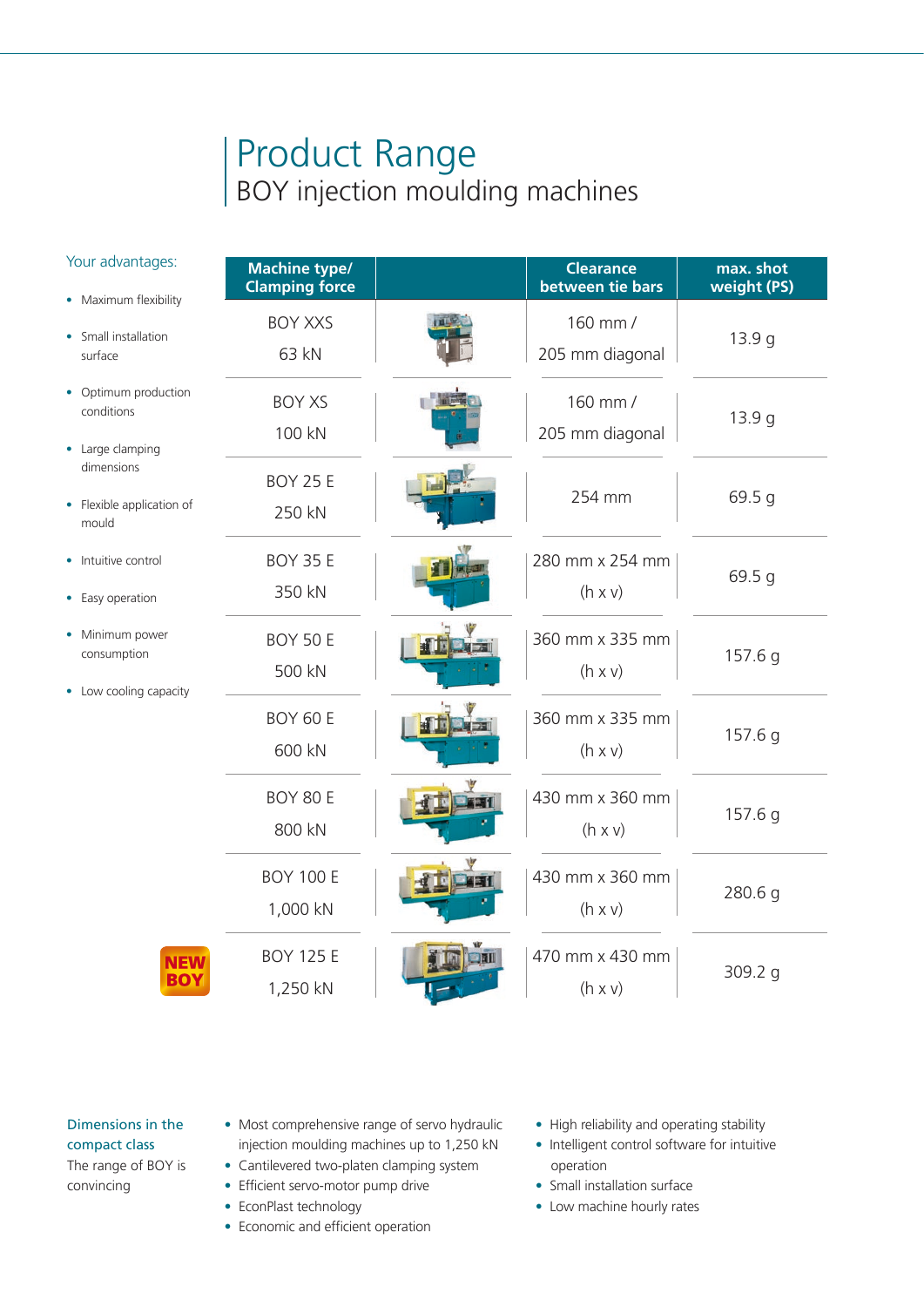# Product Range

BOY insert moulding machines (\*parting line injection)

| <b>Machine type/</b><br><b>Clamping force</b> | <b>Clearance</b><br>between tie bars | max. shot<br>weight (PS) |
|-----------------------------------------------|--------------------------------------|--------------------------|
| <b>BOY XS V</b><br>100 kN                     | 160 mm /<br>205 mm diagonal          | 7.3 <sub>g</sub>         |
| <b>BOY 22 E HV*</b><br>220 kN                 | 254 mm                               | 58.2 g                   |
| BOY 25 E VV<br>250 kN                         | 254 mm                               | 69.5 g                   |
| <b>BOY 25 E VH*</b><br>250 kN                 | 254 mm                               | 69.5 g                   |
| BOY 35 E VV<br>350 kN                         | 280 mm x 254 mm<br>$(h \times v)$    | 69.5 g                   |
| BOY 35 E HV*<br>350 kN                        | 280 mm x 254 mm<br>$(h \times v)$    | 69.5 g                   |
| <b>BOY 35 E VH*</b><br>350 kN                 | 280 mm x 254 mm<br>$(h \times v)$    | 69.5 g                   |
| <b>BOY 55 E VV</b><br>550 kN                  | 360 mm x 335 mm<br>$(h \times v)$    | 151.3 g                  |

### Your advantages:

- Insert moulding machines with clamping forces of 100, 220, 250, 350 and 550 kN
- Exceptionally small space requirements
- Ergonomic design
- Fixed lower clamping plate prevents the inserted parts from slipping
- Ideal options for extension and automation
- Perfect control due to intuitive operation

Machine concepts of insert moulding machines





![](_page_2_Picture_14.jpeg)

For more than 40 years, BOY manufactures versatile insert moulding machines with vertically arranged clamping unit which can be used for moulding parts inserted. The mature designs are the result of many years of experience with the basic concept of a

two-platen clamping unit excellently suitable for this.

With this basic concept, the BOY insert moulding machines are constructed exceptionally ergonomically convenient.

![](_page_2_Picture_18.jpeg)